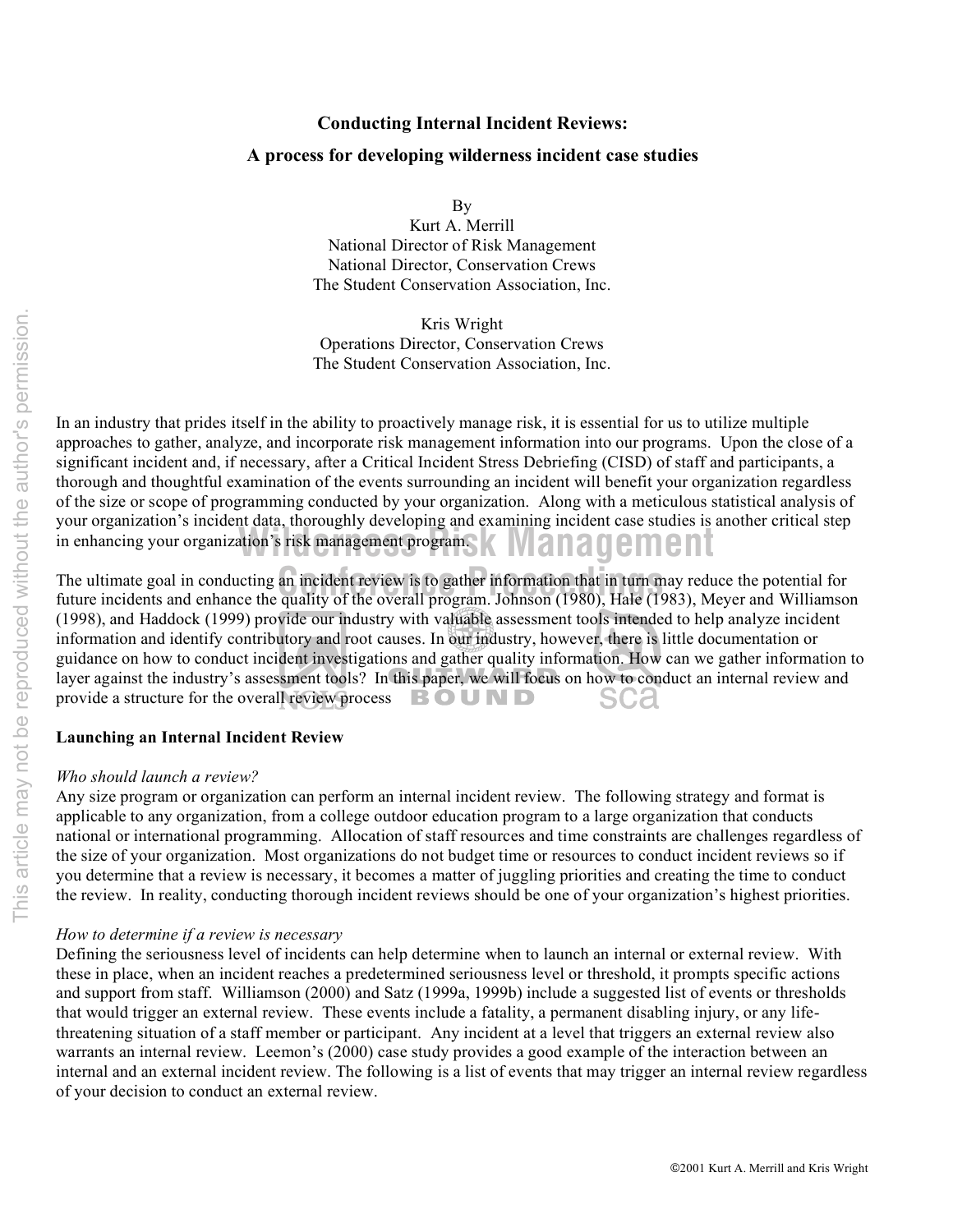- Abuse or harassment (sexual/physical) of a Participant or Staff Member
- A situation involving law enforcement
- A vehicle accident resulting in injury
- Property Damage
- The dismissal or departure of a Participant or Staff Member
- Environmental conditions threatening program safety/success
- Conditions threatening the life of a Participant or Staff Member
- An injury/illness potentially resulting in permanent disability of a Participant or Staff Member
- A missing person (over 24 hours)
- A significant near miss
- A fatality

This is not a complete list and should not limit the scope of your organization's internal reviews. Every organization has unique risk management issues and should mold the use of internal reviews and case study analysis to strengthen organizational knowledge and practices. Therefore, rely not only on your internal thresholds, but also on the expertise of your organizational risk management professionals when deciding whether or not to launch a review.

### **The Internal Review Process**

gather as much accurate information as possible, it is important to assume a deliberate and structured investigative approach to conducting your review. identifying information sources, conducting investigative actions, developing written summaries, analyzing the<br>information to craft a final written report, and disseminating and integrating the incident information. In ord The internal review process consists of six distinct stages (Table 1) which include assembling the review team, identifying information sources, conducting investigative actions, developing written summaries, analyzing the approach to conducting your review.

### *Stage 1: Assembling the Review Team*

Review team members should be selected based upon their ability to be both objective and preserve a high level of confidentiality. Any review team member performing interviews of witnesses should also be trained in basic interview and facilitation skills and be an attentive, well-skilled listener. All members of the team must be able to document their findings in written form. The Internal Review Team Leader should be a member of your organization's Risk Management Team or someone responsible for risk management in your program; other members may include additional Risk Management Team members or other field staff. If possible, select team members who are disconnected from the "in-the-field" or administrative management of the original incident. This helps bring added perspective to the review. It is also important to be sure that at least one member of the review team has a level of expertise in the specific activity undertaken at the time of illness or injury (e.g. rock climbing, trail construction). To ensure the review process remains timely, member selection should begin within ten days after the close of an incident.

**XK** 

### *Stage 2: Identify Information Sources*

The second stage of an internal review is to identify sources of information connected to the incident. This includes the site(s) where the incident took place, any written documentation, and people who participated or were witnesses to the incident. The incident site is usually easy to identify. Visiting the incident site can provide valuable information and a better context for your investigative team. Consider that in some instances, several different locations may provide valuable information. For example, you may find information at the area where a student was injured, on the trail where he was carried on a litter, at a helicopter-landing site, and even at the treating medical facility. Be sure to think broadly when assessing what locations may prove useful in your investigation.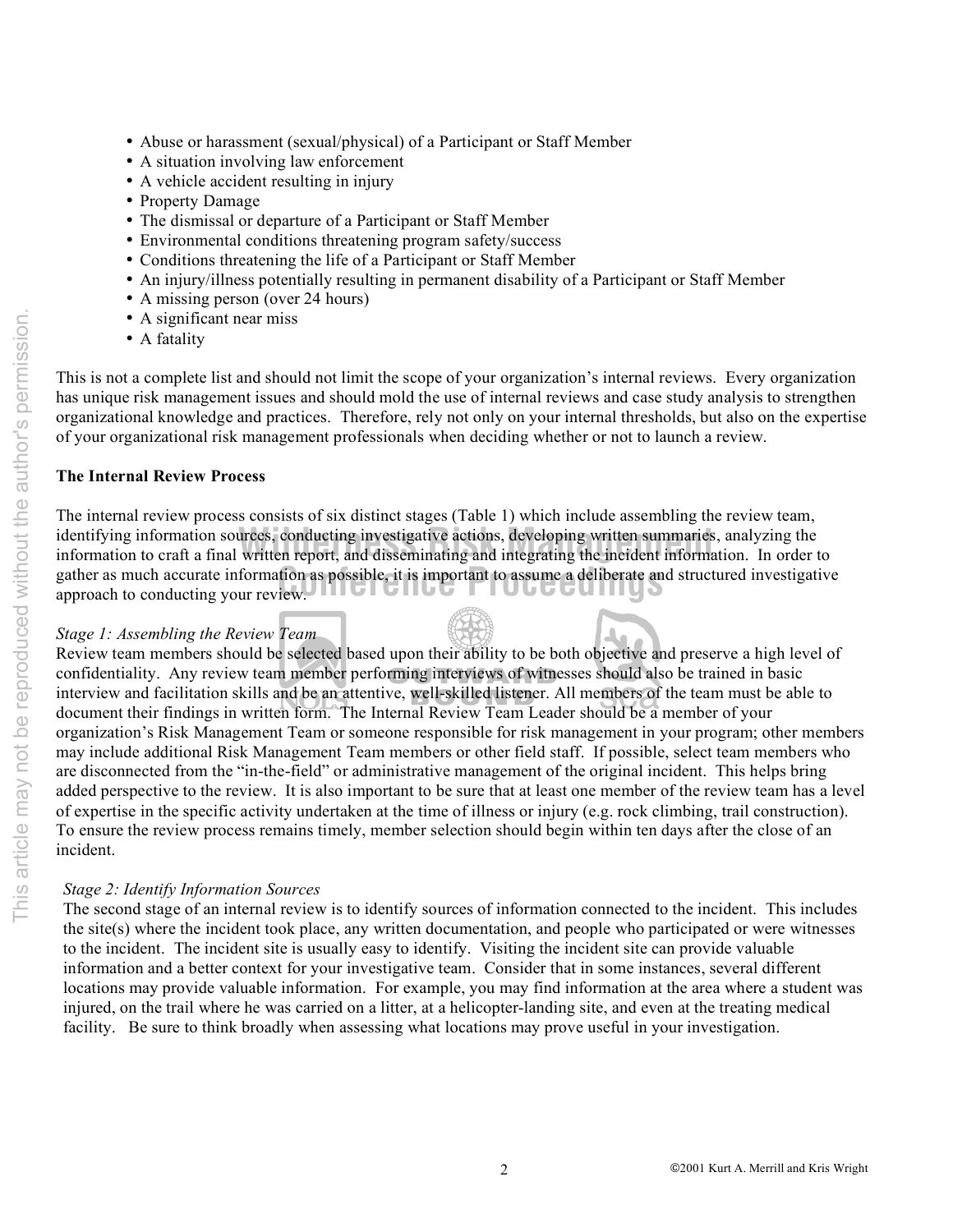

Table 1: The Internal Incident Review Process

especially useful in reconstructing the chronology of events. Think broadly about the incident to resources for your investigation. In most incidents, the investigative team will locate the written documentation that was utilized to track vital information and communication during and immediately after the incident. It is important to utilize these resources, which may include field SOAP notes, your organization's Wilderness Risk Manager's Incident Report form, transcripts/notes from phone conversations, and other staff notes. Some less obvious paperwork resources may include documentation from rescue and ambulance personnel, cooperating organizations, and land management agencies. These documents may prove especially useful in reconstructing the chronology of events. Think broadly about the incident to uncover all the written

Although the assessment of written documentation and site information is essential, the vast majority of information will most likely be gathered from the people involved directly with, or in the management of, the incident. These people include the group leaders, group participants, staff incident managers, and search and rescue personnel. Less obvious resources may be bystanders, land management staff, and medical staff. Again, think broadly about identifying the people who may provide you with insight about the incident.

## *Stage 3 and 4: Conduct Investigative Actions and Develop Written Summaries*

Once the review team has identified the information sources, stages three and four of the internal review process are to begin a hands-on investigation and develop written summaries. Managing the various investigative processes can be a large undertaking and may potentially absorb an immense amount of staff time. Remember that it is not necessary for all members to do the site visit, read every piece of documentation, and be present at each interview. When devising your investigative plan, think about the strengths of the members of your review team and divide the tasks accordingly.

You will most likely find that the most fruitful and potentially time-consuming information gathering process is conducting personal interviews. Extracting useful, accurate information from leaders, participants, bystanders, and others is more difficult than it may initially appear. Emotion, fear of blame, "gaps" in memory and a confounding psychological process called scripting, are just a few of the pitfalls that may challenge you. Although beyond the scope of this paper, it is important to recognize investigative interviewing is a significant skill that requires knowledge, training, and practice. Interviewing is a difficult task and there are many factors that collude to hinder both the interviewee and interviewer in the memory reclamation process.

There has been significant research on different strategies for conducting effective interviews in other related fields. One of the most effective techniques, utilized by law enforcement personnel and accident investigators, was developed by cognitive psychologists Fischer and Geiselman (1992). This technique is called the Enhanced Cognitive Interview  $(ECI)^1$ .

<sup>&</sup>lt;sup>1</sup> A synopsis of the ECI strategy may be found in Milne & Bull (2000)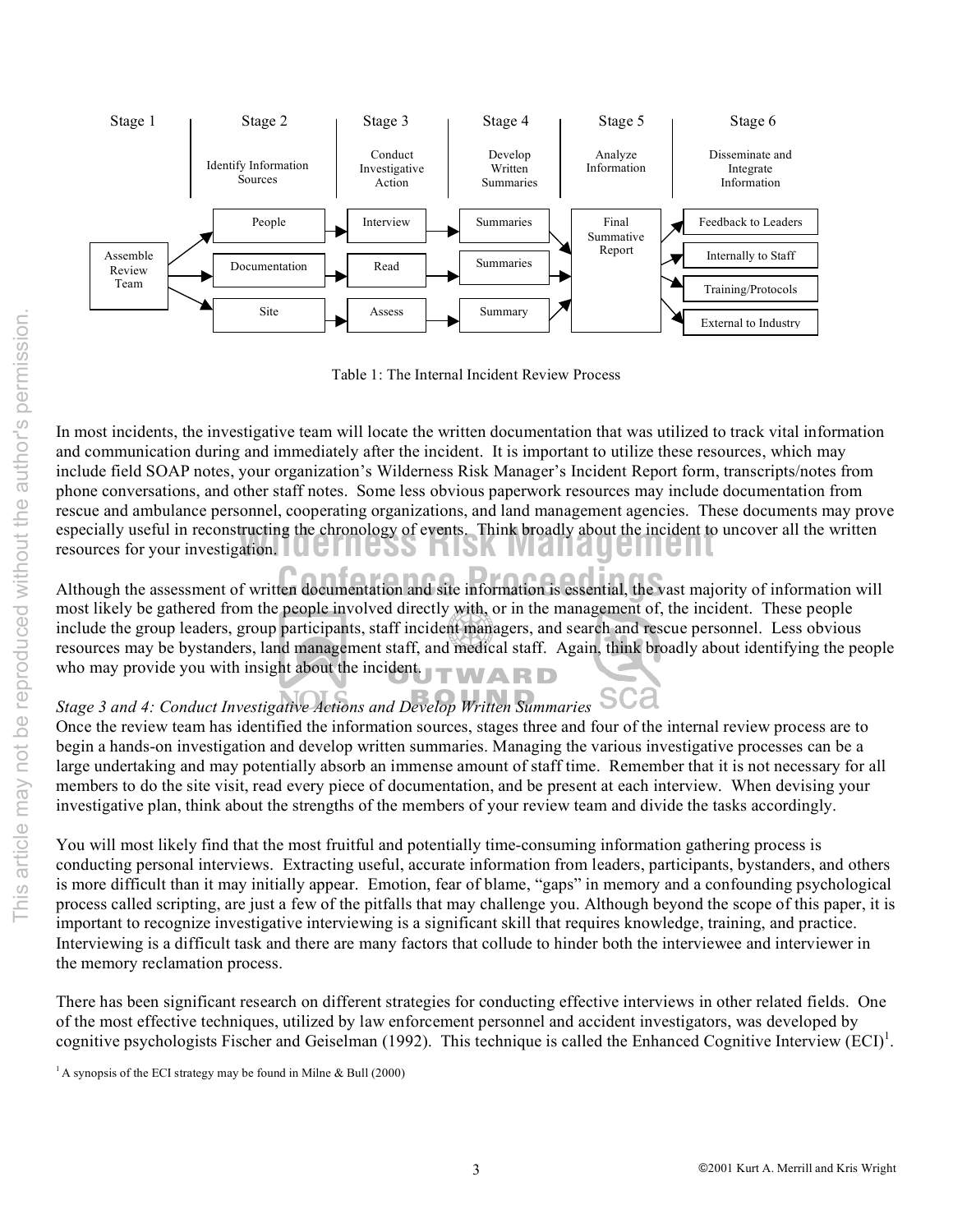The ECI style of interviewing is particularly well adapted for use in our facilitation style based industry. This technique allows for the free flow of information and minimizes the challenges associated with memory retrieval. Gathering information from people during an internal review is not unlike interviewing a witness to a crime or other serious incident. They are under the influences of similar stresses and have the same challenges with memory and event reconstruction. The ECI, when adapted to our industry's particular brand of incident analysis, is an effective tool in gathering high quality, accurate information.

It is expected that upon completion of stage three, each member of the team (the individual site examiners, document readers, and participant/witness interviewers) will summarize their findings in reports to the team. It is important that these are written as accurately and as completely as possible. Ultimately, the review team leader will assume the lead on compiling the information and draft the final summative report.

### *Stage 5: Final Written Report*

After the completion of your team's investigative actions, the review team leader should assume responsibility for compiling all the information and begin to draft the final written report. The risk management industry has focused substantial work on this stage of the review process. There are several tools available to help analyze your incident information including Johnson's (1980) *Fault Tree Analysis*, Hale's (1983) *Dynamics of Accidents* model the Meyer and Williamson (1998) *Potential Causes of Accidents* matrix*,* and Haddock's (1999) *Causal Pathway* analysis. It is important in the final written report to provide a thorough analysis as well as the teams conclusions and specific recommendations. The final incident report should also include:

- A header with the name of the Review Team Leader, the names of all Review Team Members, the date, and an incident reference number. incident reference number. JUIICOO MION IVIAIIAUU
- A brief factual narrative of the incident including a chronology of events a **Conference of the incident**
- An analysis of the incident  $\bigcup$   $\bigcup$   $\bigcup$   $\bigcup$
- Conclusions and specific recommendations

### *Stage 6: Dissemination and Integration of Information*

The final stage of the incident review process is dispersing and integrating the information, conclusions and recommendations of your Internal Review Team. There are many groups of individuals who could benefit from your work, both internal and external of your organization. Internally, audiences may include the leaders, students, staff, and Board of Directors of your organization. One of team's first presentations should be to your organization's Risk Management Team. Provide them with your Incident Review Report and a verbal review of the process and your findings. Clarify and answer any questions for the Risk Management Team members, remembering to utilize their insight and expertise in this first review. Their questions may help clarify your findings.

Building our organization's institutional risk management knowledge is a real challenge in our industry. In an industry with high staff turnover, it is a continual challenge to pass-on the wisdom that is gained from incident reviews. And although your team's recommendations will be integrated into your organization by adjusting policies/procedures, rewriting handbooks and manuals, and incorporating information into staff training curriculums, the organizational knowledge regarding the specifics of incidents are often lost with time. The creation of annual risk management reports (Schimelpfenig, 1993, May; Leemon & Schimelpfenig, 1996, March; Leemon, 1999, May), whether published internally or externally, can help build institutional risk management knowledge. These reports can be used to train new staff in your organization's risk management history.

One of the decisions that your organization will also need to make is whether or not to share incident information with external audiences. Gregg (2000) provides an overview of the issues surrounding the external dissemination of incident review information and there are several publications that examine incident data and incident summaries (Liddle & Storck, 1995; Leemon, Schimelpfenig, Gray, Tarter, & Williamson, 1998). But as noted by Leemon (2000), it is rare that organizations share in-depth knowledge from conducting either internal or external incident reviews. The pedagogy of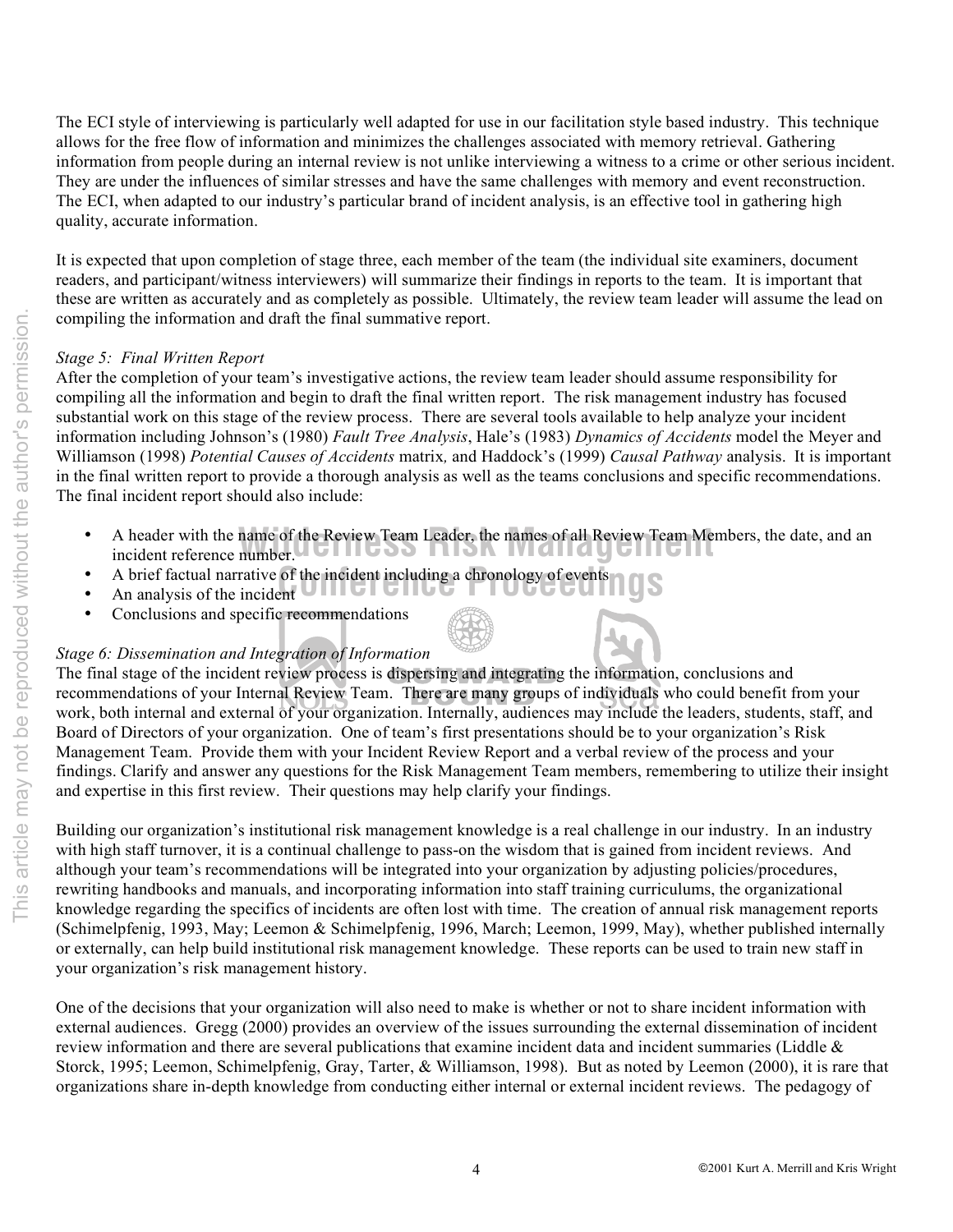risk management and the advancement the procedures for conducting wilderness incident investigations hinge on our industry's ability to strategically develop and share high quality case studies.

### **Summary**

Unfortunately, accidents can and do happen in the outdoor recreation and education industry. As professional risk managers, it is essential that we continue to utilize multiple approaches to gather, analyze, and incorporate risk management information back into our programs. Along with statistical analysis and a thorough understanding of your organization's incident data, conducting internal incident reviews and examining incident case studies are critical steps in enhancing your organizations risk management program. By utilizing the incident review process presented in this paper, your organization will be able to systematically approach collecting high quality information. In the end, case study analysis will ultimately increase the breadth of our industry's risk management knowledge, help to reduce the occurrence of specific incidents, and serve to increase the overall quality of our programs.

### **References**

Fischer, R. P., & Geiselman, R. E. (1992*). Memory-enhancing techniques for investigative interviewing: The cognitive interview*. Springfield, IL: Charles Thomas.

Gregg, C. R. (2000). The problem with no comment. In D. Ajango (Ed.), *Lessons Learned: A guide to accident prevention and crisis response* (pp. 135-137). Anchorage AK: University of Alaska Anchorage.

two. In J. Gookin (Ed.), *Proceedings of the 1999 Wilderness Risk Managers Conference*<br>National Outdoor Leadership School. **Haddock, C. (1999).** High potential incidents – Determining their significance: Tools for our trade and a tale or two. In J. Gookin (Ed.), *Proceedings of the 1999 Wilderness Risk Managers Conference* (pp. 33-46). Lander, WY: The

Hale, A. (1983). Safety management for outdoor program leaders. Unpublished manuscript.

Johnson, W. G. (1980). *MORT safety assurance systems*. Chicago, IL: National Safety Council.

Leemon, D. (Ed.). (1999, May). Special edition highlighting risk management [special issue]. *NOLS Newsletter*.

Leemon, D. (2000). In the aftermath of a critical incident. *The Outdoor Network Newsletter*, *10*, 8-9, 28-29.

Leemon, D., and Erickson, S. (2000). How accidents happen. In Ajango, D. (Ed.), *Lessons Learned: A guide to accident prevention and crisis response* (pp. 5-32). Anchorage AK: University of Alaska Anchorage.

Leemon, D., & Schimelpfenig, T. (Eds.). (1996, March). Special edition highlighting risk management [special issue]. *NOLS Newsletter*.

Leemon, D., Schimelpfenig, T., Gray, S., Tarter, S., and Williamson, J. E. (1998*). Adventure Program Risk Management Report: 1998 Edition*. Boulder, CO: The Association for Experiential Education.

Liddle, J. & Storck, S. (1995). *Adventure Program Risk Management Report: 1995 Edition*. Boulder, CO: The Association for Experiential Education.

Meyer, D., & Williamson, J. E. (1998). Potential causes of accidents in outdoor pursuits.In J. Gookin (Ed.), *Proceedings of the 1998 Wilderness Risk Managers Conference* (p. 53). Lander, WY: The National Outdoor Leadership School.